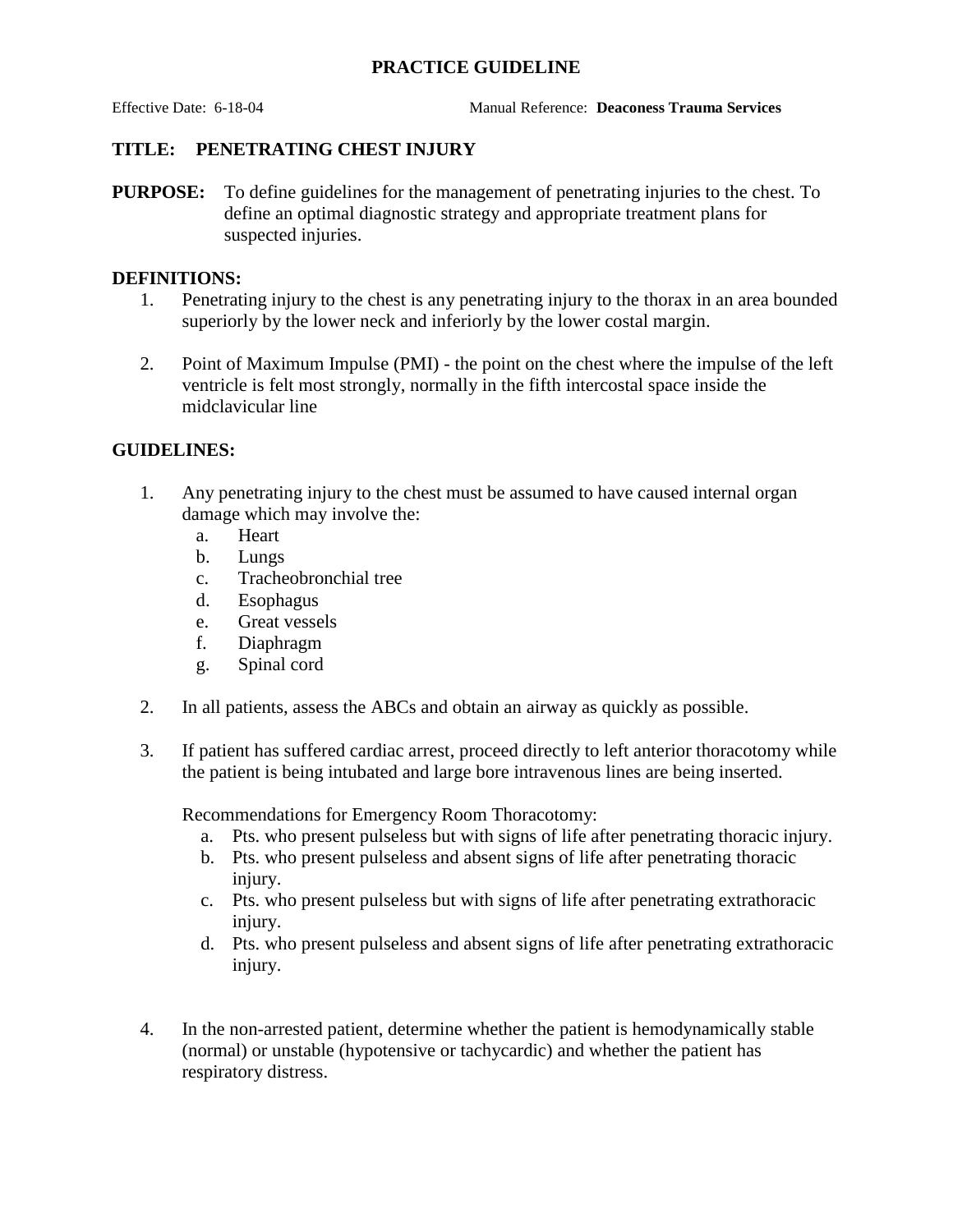- 5. If patient is hemodynamically unstable or has respiratory distress consider:
	- a. Tension pneumothorax
		- i. Absent breath sounds on the affected side
		- ii. Tympanic percussion on the affected side
		- iii. Distended neck veins if adequate blood volume available
		- iv. Shift of the trachea and/or the PMI
		- v. Insert  $\geq$  28 Fr chest tube (consider needle thoracostomy to temporize and convert tension to open pneumothorax).
	- b. Massive hemothorax:
		- i. Absent breath sounds on the affected side
		- ii. Dull to percussion on affected side.
		- iii. Stabilize blood pressure with vigorous fluid resuscitation
		- iv. Insert ≥28 Fr chest tube
		- v. Take immediately to OR if
			- a) Hemodynamically unstable
			- b) Initial drainage is >1500 ml, or
			- c) Drainage continues at >200 ml/hr for 2-3 hours.
		- vi. Consider massive transfusion protocol
	- c. Cardiac Tamponade:
		- i. Possible projectile trajectory near the heart
		- ii. Distended neck veins
		- iii. Distant heart sounds
		- iv. Cyanosis
		- v. Tension pneumothorax has been treated or ruled out.
		- vi. Perform FAST exam.
		- vii. Perform needle pericardiocentesis or open subxiphoid pericardiocentesis if FAST positive.
		- viii. Go immediately to the OR for thoracotomy or median sternotomy if needle pericardiocentesis or open subxiphoid pericardiocentesis positive for blood.
- 6. If patient is stable and has little respiratory distress, obtain AP supine chest x-ray (mark the entry and exit sites with radiopaque markers).
- 7. If x-ray shows:
	- a. Pneumothorax: place  $\geq$ 28 Fr chest tube.
	- b. Hemothorax: resuscitate the blood volume and place  $\geq 28$  Fr chest tube.
	- c. Consider massive transfusion protocol
- 8. If the wound is below the nipples, consider abdominal injury.
- 9. If the injury is in Zone 1 of the neck (clavicle to inferior border of the cricoid), consider angiogram, bronchoscopy and esophagoscopy or exploration.